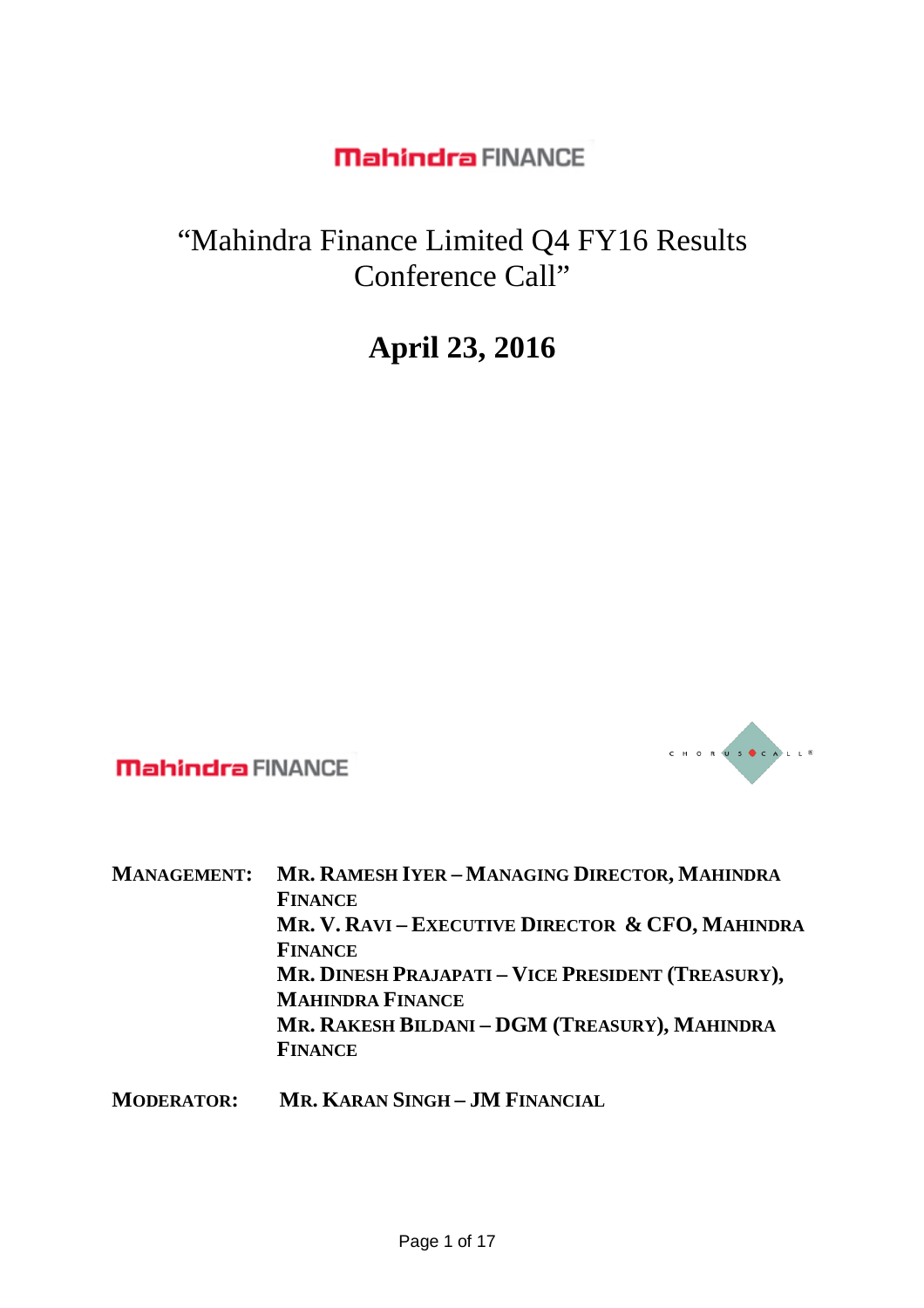- **Moderator:** Ladies and Gentlemen, Good Day and Welcome to the Mahindra Finance Q4 FY-'16 Results Conference Call hosted by JM Financial. As a reminder, all participant lines will be in listenonly mode and there will be an opportunity for you to ask questions after the presentation concludes. Should you need assistance during the conference call, please signal an operator by pressing '\*' then '0' on your touchtone phone. Please note this conference is being recorded. I now hand the conference over to Mr. Karan Singh of JM Financial. Thank you and over to you Mr. Singh.
- **Karan Singh:** Thank you. Good Evening, Everybody and Welcome to Mahindra & Mahindra Financial Services Earnings Call to Discuss FY'16 Results. To discuss the results, we have on the call Mr. Ramesh Iyer who is the Managing Director; Mr. Ravi, who is Executive Director and CFO; Mr. Dinesh Prajapati – who is Vice President, Treasury and Mr. Rakesh Bildani who is DGM, Treasury. I request Mr. Iyer to take us through the Financial Highlights subsequent to which we can open the floor for O&A Session. Over to you, sir.
- **Ramesh Iyer:** Good Evening. Just to give you quick highlights; after few quarters of hard work and explanation, I think we have had a decent quarter. As we have been mentioning always in the past, it is an outcome of very focused approach towards recovery and substantially believing in the rural markets capability and competence to service the loans as the market conditions tend to start improving. So we have kind of retained our strategy of going deeper and adding people to be closer to customer and focusing on recovery instead of chasing growth which has been our past statement for a couple of quarters and we have done that. We have maintained market share for growth and therefore one would see a disbursement growth as well. Though we have not tried to gain market share substantially, but nowhere have we lost on market share. Lucky enough that there are also other new products that got introduced to this market which has helped to some extent our disbursement growth and also the SME segment that we started focusing on has added to the growth possibility.

But importantly, what is really exciting for us to look at, at this stage is the efforts of recovery which has helped us to bring back some respect to the overall quality and we have said this in the past that we do not fear an elevated gross NPA number to result into high credit loss because this market always in the past have clearly demonstrated delay not necessarily means write-off and that has come out extremely true from our belief in the past; we have seen substantial improvement to collections; in this quarter we have seen particularly our collection efficiencies have been highest ever possible during this year and much higher even the fourth quarter of last year.

Just one data point from our point of view that we are excited about is the Rs.370 crores of PAT is the highest in the history of Mahindra Finance in any particular quarter -- it is a result of phenomenal improvement to collections, our gross NPAs have climbed down substantially. We do believe there is enough to be done on this and we want to stay very clear on this to say that these are not an outcome of already substantial improvement to the fundamentals of the rural market.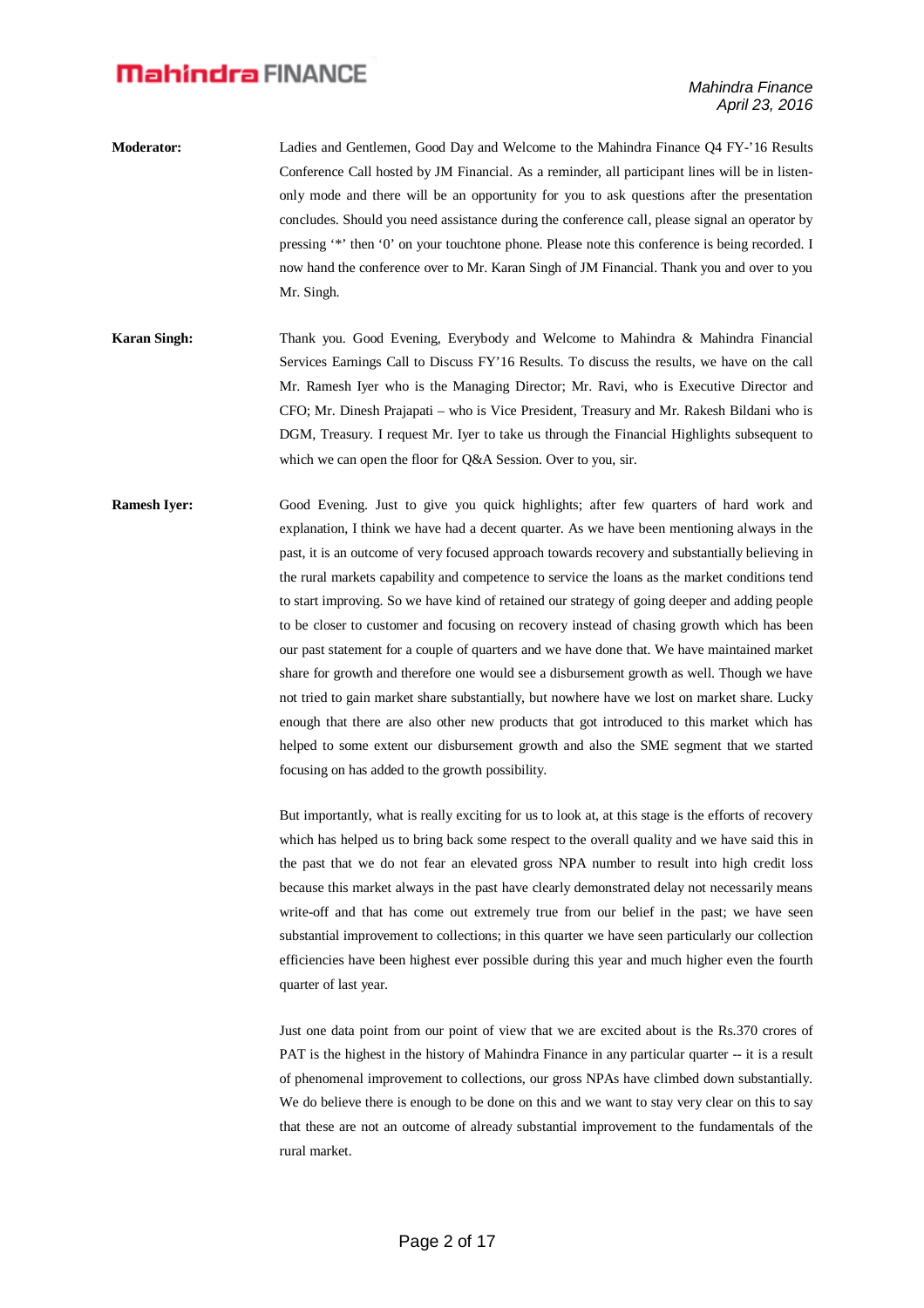Definitely, monsoon does hold key to where does it take us from then on. The good news is everyone is talking of the monsoon is likely to be average plus, we also hope and pray that it is exactly that. If that had to happen, we believe that this market will turn very-very positive in terms of its sentiment but our preparedness and our focus even going forward will remain, I would think, if we were to use our efforts 60-70% of the time efforts will continue to be towards improving the collection efficiency while we will not lose on market share.

The net interest margins have kind of remained very stable and buoyant for us and again one has to look at it from two or three angles – one is, to what extent are we benefiting out of the borrowing cost if any. There have been some marginal improvement to borrowing cost but we do see during the year we could get better benefits out of that. But more importantly, always when you have elevated NPA, the income reversals do impact your top line. When you have recoveries from them, you get a write-back and that is what we have got, which has improved the net interest margin levels as well.

Also, it is important to note, in this quarter we have already moved to 120-days and we are speaking of these numbers after moving to 120-days, which is again a good thing to happen to us that even though we have moved to 120-days one year in advance, we had not to go through the pressure of NPL, we have registered improvements over that. As our coverage ratio has been maintained at 62%, which was a one year back kind of a situation. So with no sacrifice to any of our strong fundamental belief of how the business needs to be done, whether it is high provision needs to cover them or to ensure that no reschedulement to any contracts to be undertaken, not to increase the LTVs to chase business or to give up on the lending rates to get some better volumes, we have not given up on any of these fundamentals. In spite of all of that we have been able to register a decent performance after couple of quarters. If you recall, I had mentioned this in the third quarter that some of the delays that we see in the markets would come back to us in the fourth quarter especially when the crop is out, but the cash flows have not come in, they are almost always temporary shift from one quarter to another quarter and in some of the markets we have witnessed that happen. The six or seven states that we have always been talking about which builds pressure in our balance sheet are the seven states that we substantially focused on to bring about corrections, the states of Assam, Madhya Pradesh, Maharashtra, Karnataka, Kerala and Tamil Nadu. I think these states have performed well and we have seen correction in these states even higher than the overall corrections that one can see.

A few sentences on going forward: I think we will continue to remain focused on recovery as our prime objective, we will add branches, we will go more deeper into the market, we will be more closer to customer and we will continue to look at the regulatory requirement of moving towards 90-days, though it is 2018 is the requirement, but I think we will keep watching that requirement and we will try and see how do we build strength in our balance sheet. That is the way we will go forward.

We do see Commercial Vehicles segment registering growth and we are not a very significant player, but we do see an opportunity for us to grow there, we do see pre-owned vehicles as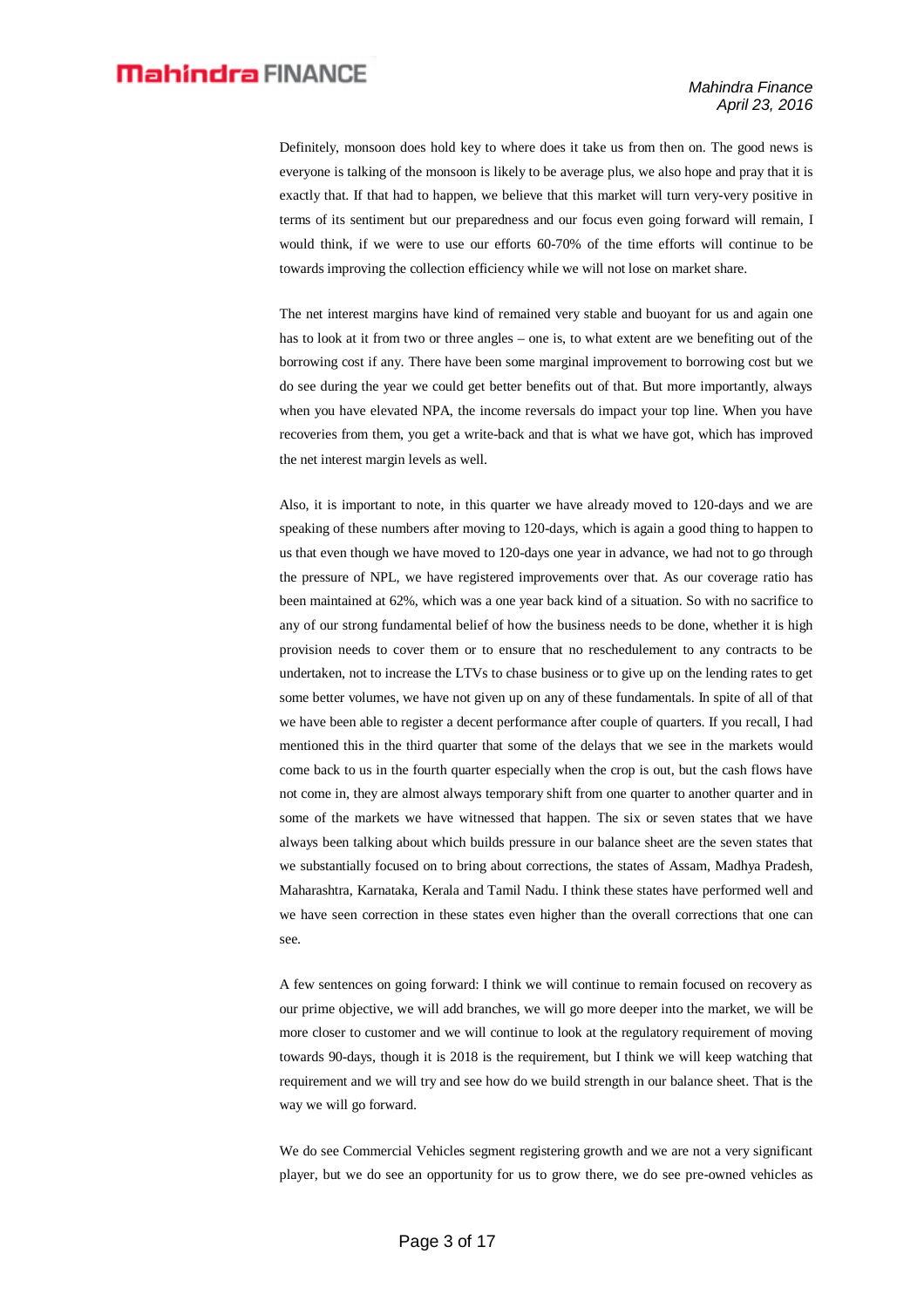another opportunities piece for us, especially given a very large customer base whose contracts mature, who want to sell of their vehicles and therefore that could be a tied up opportunity for us and you would see us participate in that segment aggressively, we do see many-many OEMs getting aggressive towards rural market for their car growth and therefore we believe beyond Maruti we would also get benefit from many other car segments that will open up in this market. The two subsidiaries have also kept pace with growth.

As far as Rural Housing is concerned, they are at (+50%) growth in terms of their own disbursements and profits are concerned, they have also moved to Rs.3,000 crores plus asset base. Insurance again has registered a good growth and have registered 18% growth in terms of their profits are concerned. Both of these subsidiaries together is contributing to more than Rs.100 crores of PAT which is a significant contribution, given the overall Financial Services sector.

So net-net I would think that the performance has been pretty satisfactory as far as we are concerned; it has exactly moved in the direction that we wanted it to move and it has kind of given us what we were looking for in terms of our initiative and I think we have got it right for us to be able to maintain quality of asset going forward to ensure growth going forward with relationship and penetration being our strength of this balance sheet which will continue to be maintained.

To Summarize: I would think it is wrong to assume that many things would have got already fundamentally corrected, we may think it is not yet, but I think directionally things are moving right and if the monsoon turns out positive, then I think we will be in a much more comfortable position to speak about the whole story somewhere from the third quarter of the current year.

I think that is where I would leave it and open it up for questions from everyone.

**Moderator**: Thank you, sir. Ladies and Gentlemen, we will now begin the Question-and-Answer Session. We have a first question from Mahrukh Adajania from IDFC Securities. Please go ahead.

**Mahrukh Adajania:** Just had a couple of questions; firstly, what would be the repossessed vehicles during the quarter in terms of value and numbers and how do we compare 3Q '16 and 4Q '15?

**Ramesh Iyer:** During the full year we repossessed close to about 24,000 vehicles and if you recall three quarters we have been saying we are slow on repossession and we did mention in the third quarter that in contracts which have high provision we will try and repossess. So, I think we would have repossessed in this quarter close to about 10,000 to 12,000 Vehicles. For the whole year, we would have repossessed 24,000 Vehicles and we are left with in stock about 5,000- 6,000 Vehicles. In value, it will all vary from different Tractors to trucks to, everything, but one can safely assume 2.5 lakhs kind of a value.

**Mahrukh Adajania:** The other question was obviously, recoveries were much better than most expectations and while you have been guiding to very good recovery effort, you were kind of better even than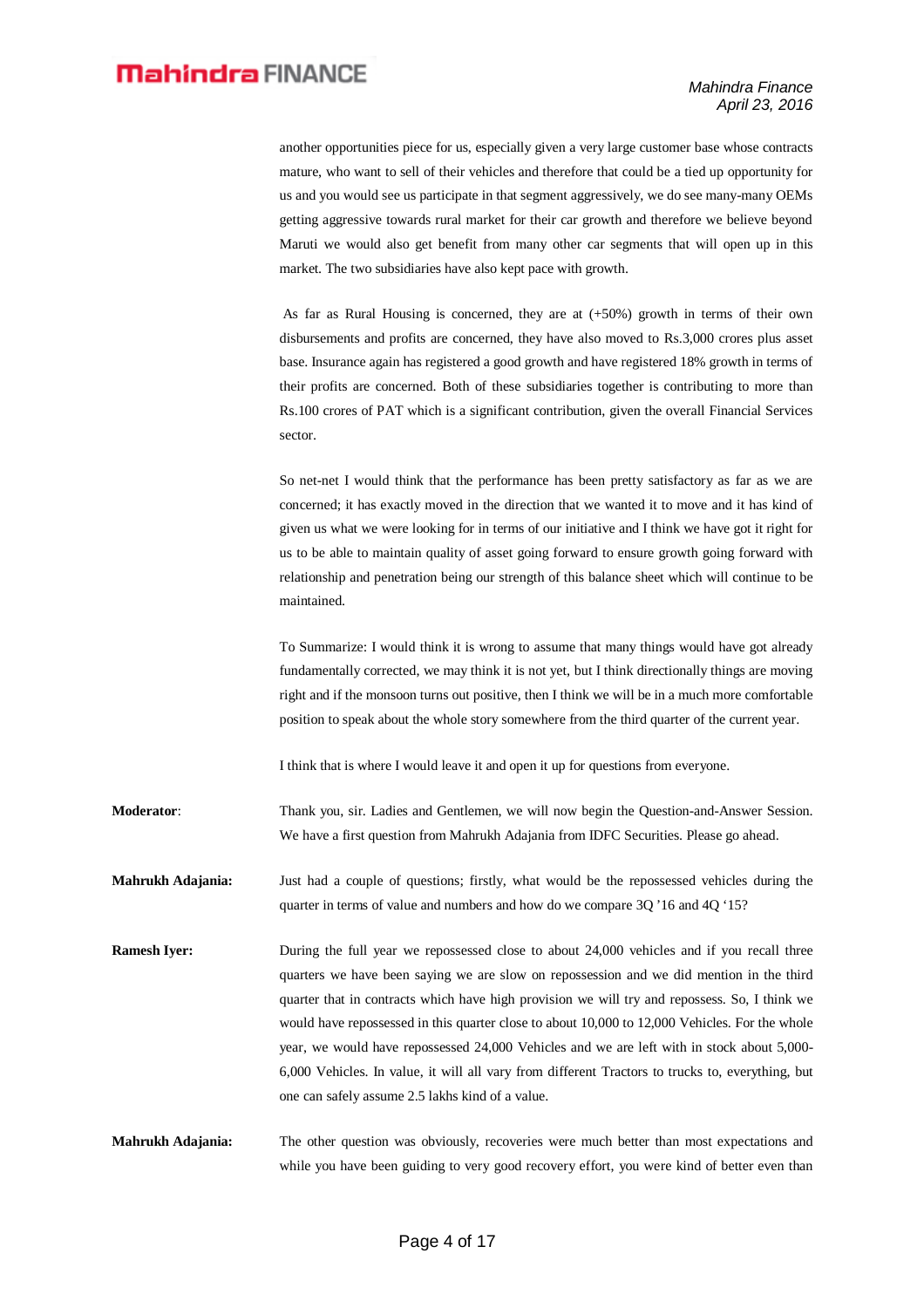your guidance, so what repossession the swing factor or did some conditions change because the draught situation has only worsened since then, expectations are good but on the ground, you yourself mentioned not much turnaround, so how are you able to have such good recoveries where nothing really change on the ground?

- **Ramesh Iver:** I think it is important to understand and you must begin from where we left in the third quarter and I had said that some states like Madhya Pradesh, etc., where crops were out, but cash flow had not come in. So, it is extremely important to understand delayed cash flow and I had said that even then you would see some of these flow into the fourth quarter, so that is one very clear reason. The other reason is by state, I can kind of go through but to quickly tell you if you look at just Tamil Nadu as an example, after the harvesting January, the paddy crop was good and paddy has got sold for cash flow to come in and Tamil Nadu which was a suffering state for us, has registered betterment in this quarter because of monsoon being good and paddy was out. Likewise, each state has got different reasons for the cash flow and I therefore saying some of these could be a transactional benefit of what has happened during this period and not necessarily a fundamental correction. In Kerala, we reached out to customers for a settlement who had built high overdues and we have negotiated with them for a closure and we have got the benefit of high provision assets either repossess sold or they have settled the contract. So, I think one should look at from different, states a different opportunity of window that opened and we being locally present got the benefit of it. If the monsoon turns out to be positive, that is where I said that things could start changing in the next harvest and beyond.
- **Mahrukh Adajania:** Also, we talk again in 3Q the monsoon is good, once the monsoon is good after the harvest, does it mean that the NPLs start reducing or because of high indebtedness it takes time?
- **Ramesh Iyer:** It is history; historically, if you see our records, we are talking of customers who own large assets like Tractors, etc., so they are not overly indebted to not able to service the loan. But yes, "As soon as the harvest is good, will they pay off the entire money in one month?" The answer is "Surely no". But I think a good harvest would mean their ability to liquidate the overdues as well as service the loan over a period of time.
- **Mahrukh Adajania:** So basically the outstandings can reduce but NPLs will reduce with a lag?
- **Ramesh Iyer:** Which is what will happen typically, NPLs mean somebody is owing you four installments and they are still servicing the loans, they would not be able to pay you 5-6 installments in one single month and say I am out of it. But they will definitely pay you every month a little more than their normal installment and let us say from October to March if somebody pays you half installment extra every month, then in the six months window they will kind of pay off enough of their past dues.
- **Moderator**: Thank you. The next question is from the line of Sunil Kumar from Birla Sunlife Insurance. Please go ahead.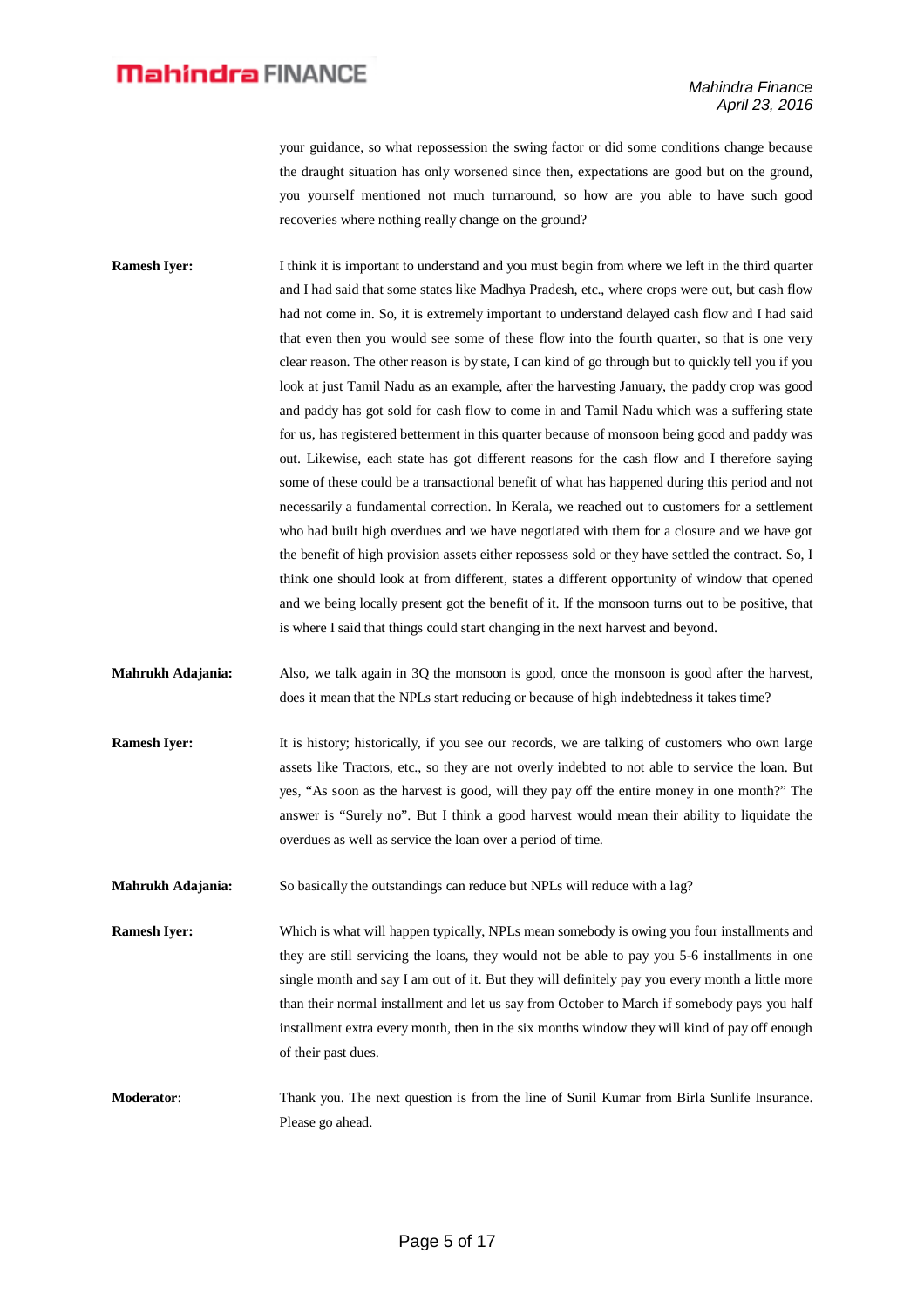- **Sunil Kumar:** My question is getting to the recovery. Part of it you have already answered. So four quarters you mentioned there was an issue in some five-six cases which have obviously led to increase in NPAs, etc., now, like you mentioned you are hoping for improvement in those areas because of reductions or because of good monsoon. Now, Q4 reduction comes in NPA, one was the seasonal factor, how much was that because of recovery improving?
- **Ramesh Iyer:** If you look at our collection efficiency in this quarter, it is 107%, and single month of March would have registered even much higher than that. But I again want to reiterate that some of these collections are nothing but shift from third to fourth quarter; there was a delay in collection in the third quarter because of the crop price not being liquidated and that cash flow would have come in, even though overall improvement of collection has been same, but it is also well supported by some of the delays of the third quarter coming into fourth quarter. But definitely, collections were on the higher side in the six or seven states and some of them have acted fast with the elections, etc., one would not want to really be in the cash transaction beyond certain point like crops have been sold in Tamil Nadu, so the money has come in, coal has moved in Assam, so the money has come in, good cash crop in Maharashtra both grapes and oranges, the money has come whereas Marathwada has not shown that kind of improvement. In every state there has been a different action. The good news is we were there in thick of action to be able to get benefit of it.
- **Sunil Kumar:** But the sustainable recovery you expect that after monsoon **(Inaudible) 16:50**?
- **Ramesh Iyer:** If the monsoon turns out to be average plus there is no reason to believe that sentiments would not turn positive.
- **Moderator**: Thank you. The next question is from the line of Gaurav Agarwal from E&R Advisors. Please go ahead.
- **Gaurav Agarwal:** Sir, just wanted to check the write-off number for the full year as well as for Q4? Also, GNPA on 150-days how it has moved over the quarters?
- **Ramesh Iver:** To your second question, I think 150-days to 120-days would have pushed up the gross NPA by about 50-60 basis points.
- Gaurav Agarwal: In terms of quantum?

**Ramesh Iyer:** I think it is there in the 'Notes to Accounts'; about Rs.50-60 crores is the impact.

- **Gaurav Agarwal:** So that Rs.250 crores, is that a number which has come because of shift from 135-days to 125 days. I wanted to know that at a 150-day basis comparable number from Q4…
- **Ramesh Iyer:** Rs.20-30 crores would have been there because enough would have been recovered also from these contracts.
- Gaurav Agarwal: So only Rs.30 crores kind of a number would be lying in this 135-125-days bracket?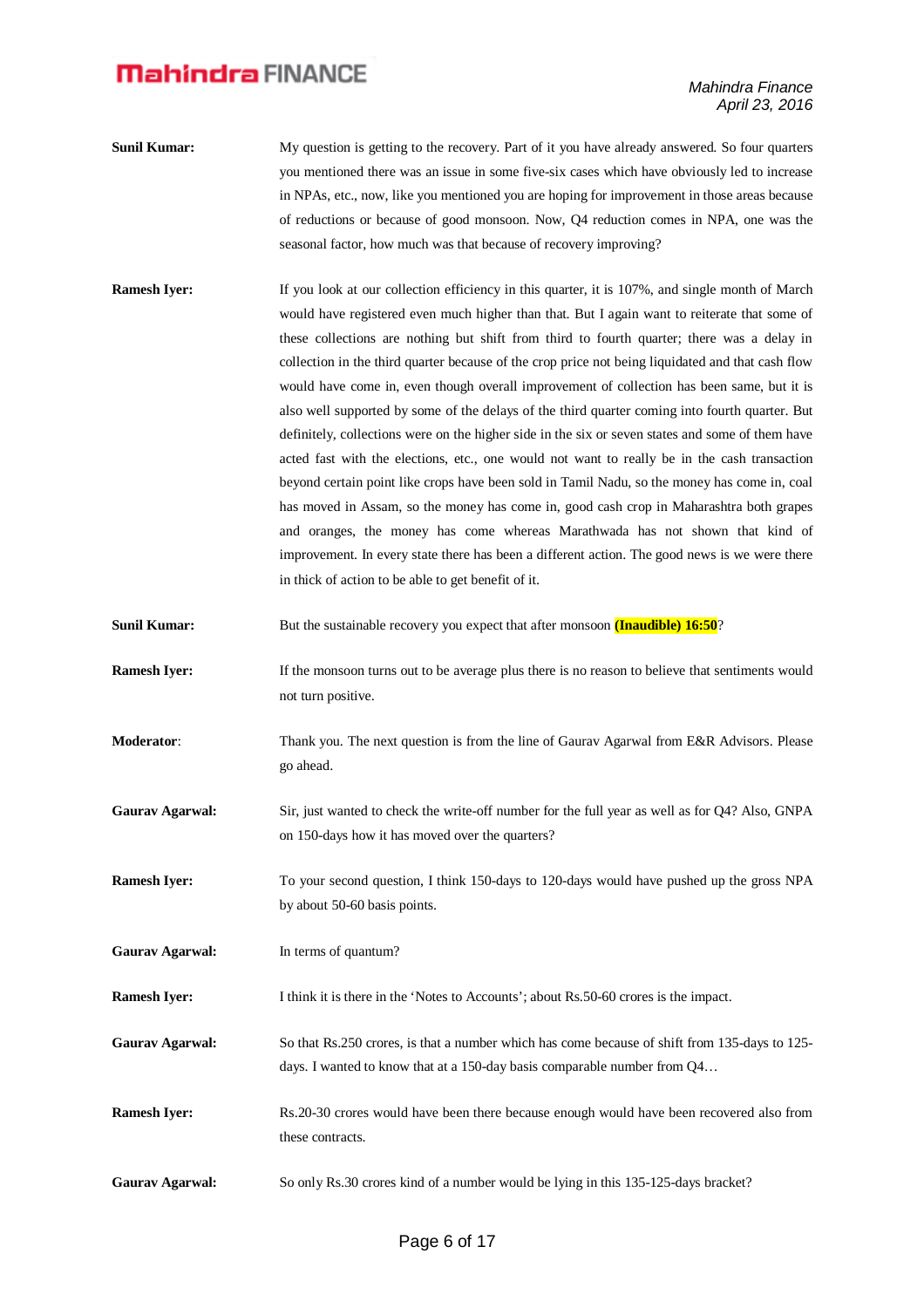| <b>Ramesh Iyer:</b>    | That is right.                                                                                                                                                                                                                                                                                                                                                                                                                                   |
|------------------------|--------------------------------------------------------------------------------------------------------------------------------------------------------------------------------------------------------------------------------------------------------------------------------------------------------------------------------------------------------------------------------------------------------------------------------------------------|
| <b>Management:</b>     | To your first question, for the quarter there is Rs.314 crores which includes the termination and<br>preclosure loss; full year is Rs.510 crores.                                                                                                                                                                                                                                                                                                |
| <b>Gaurav Agarwal:</b> | Most of the write-offs repossessing happened in this quarter only, right?                                                                                                                                                                                                                                                                                                                                                                        |
| <b>Ramesh Iyer:</b>    | We have been saying that, we have not resorted to repossession as an answer in the first three<br>quarters and I provided contracts have been repossessed and therefore you will see<br>simultaneous reduction in the provision even though write-offs are one number you will see<br>them reduced in the provision because they would have had all coverage.                                                                                    |
| <b>Management:</b>     | In fact, the write-offs and losses have come down from 1.5% to 1.4%.                                                                                                                                                                                                                                                                                                                                                                             |
| <b>Gaurav Agarwal:</b> | One clarification; till Q3 the GNPA which were lying in this bracket; 150-135-days, so this<br>was Rs.250 crores, it has come down to Rs.30 crores, right?                                                                                                                                                                                                                                                                                       |
| <b>Management:</b>     | What we spoke in December that 135-days we were having more or less similar number<br>Rs.250 crores and even after migrating to 120-days, more or less the gross NPA value<br>exposure is more or less similar Rs.250 crores.                                                                                                                                                                                                                    |
| <b>Gaurav Agarwal:</b> | Rs.250 crores is the 30-day result from 135 to 120?                                                                                                                                                                                                                                                                                                                                                                                              |
| <b>Management:</b>     | Basically, of the composition 50% is the 10% bucket.                                                                                                                                                                                                                                                                                                                                                                                             |
| Moderator:             | Thank you. The next question is from the line of Hiren Dasani from Goldman Sachs. Please go<br>ahead.                                                                                                                                                                                                                                                                                                                                            |
| <b>Hiren Dasani:</b>   | I just wanted a couple of thoughts on your Housing Finance business. One data point, if there<br>has been any capital infusion during the year? Two, what is the strategy going forward – are<br>you also going a little bit into the higher ticket loans or will you continue to focus on the low<br>ticket what you have been doing so?                                                                                                        |
| <b>Ramesh Iyer:</b>    | I think for both the questions, the answer is yes, there has been capital infusion in Rural<br>Housing about Rs.35-odd crores and NHB has also participated in that infusion, so the<br>shareholders remain at the same level. As far as strategy is concerned, we are looking at about<br>20-25% of our business coming from semi-urban market and not everything from rural. So<br>therefore there would be a little shift to the ticket size. |
| <b>Hiren Dasani:</b>   | In that light, your aspiration for growth for the asset what are the numbers you are looking over<br>two-three years?                                                                                                                                                                                                                                                                                                                            |
| <b>Ramesh Iyer:</b>    | If you look at it, it is a low base. I think we will continue to maintain this 50% kind of growth<br>story. We are not warning to kind of aggressively take this to 70-80 types just because we<br>think we want to do semi-urban because we are a little late entrant, it will take time for us to                                                                                                                                              |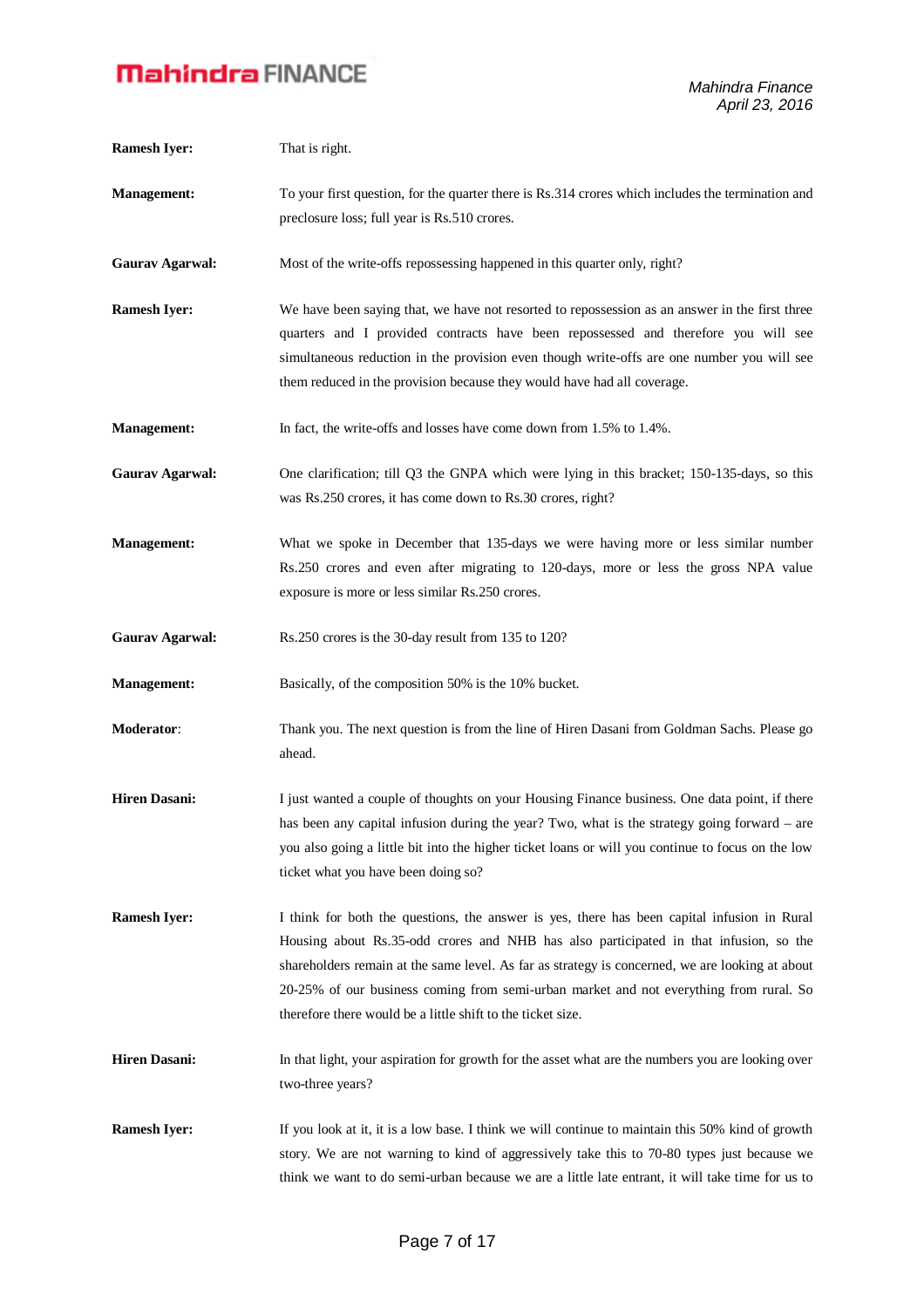build those partnerships, we will first start with Mahindra Lifespace low cost housing opportunity, and therefore it may take time to build that kind of a book but I think to maintain 50% kind of growth story is not something that worries us.

- **Hiren Dasani:** What is your thought process on moving from 120 to 90 and if it were to be reported as of March '16, what would be the number?
- **Ramesh Iyer:** We have two years virtually to move to 90 and somehow we believe that most of this book would either run off by then or if they are in NPA, we would have been normally providing for it. So, we may not want to do anything in a hurry but we will for sure review them as we did for 120-days and an appropriate action will be initiated. I think it would mean another 2% increase to the NPA will happen if you were to move 90-days today itself.

**Hiren Dasani:** Any thoughts on the disbursement to the AUM growth which you are looking at for the next year?

- **Ramesh Iyer:** I think for the same volume if the discounts go off, we would register growth of 10% and anything after that would be the volume growth and then we do look at new OEMs like we are now participating with Renault, (the small car), we are looking at Nissan there (small car launch). So, I think each one of them are pushing into that market harder and therefore some new volumes will come from all these products. If monsoon turns out good, I think Tractor will come back to some kind of good growth story and that could be an added benefit to us and pre-owned vehicles where we have started moving our balance sheet upward will clearly means something to us. So our penetration strategy, deeper pockets, more villages covered, using existing customer as our ambassadors to generate more business from that market and tie up relationship with many more OEMs will remain our strategy for growth.
- **Moderator**: Thank you. The next question is from the line of Shrey Loonker from Reliance Mutual Fund. Please go ahead.

**Shrey Loonker:** Given the monthly variation in collection efficiency, is there a way you can help us with a monthly average collection efficiency for this year and how does it compare with last year?

**Ramesh Iyer:** The lowest would have been somewhere around 87-88% types and the highest that we have seen is as we said in March about 110-111%, but for the year it would have been about 94% and last year also was almost the same except that in this year the first three quarters were much lower and the fourth quarter got many of the benefits of those shift.

**Shrey Loonker:** But in your experience in the past has it ever gone past 94% on a yearly basis?

**Ramesh Iyer:** If you do not hold me for 0.5%, 1% here or there, the answer is "no"

**Shrey Loonker:** You did mention that if the discounts go off, 10% growth can come through just because of the value shift. What is it that you are sensing in your discussions with OEMs – are you sensing any bit of willingness from the OEM side in your discussions to reduce the discounts?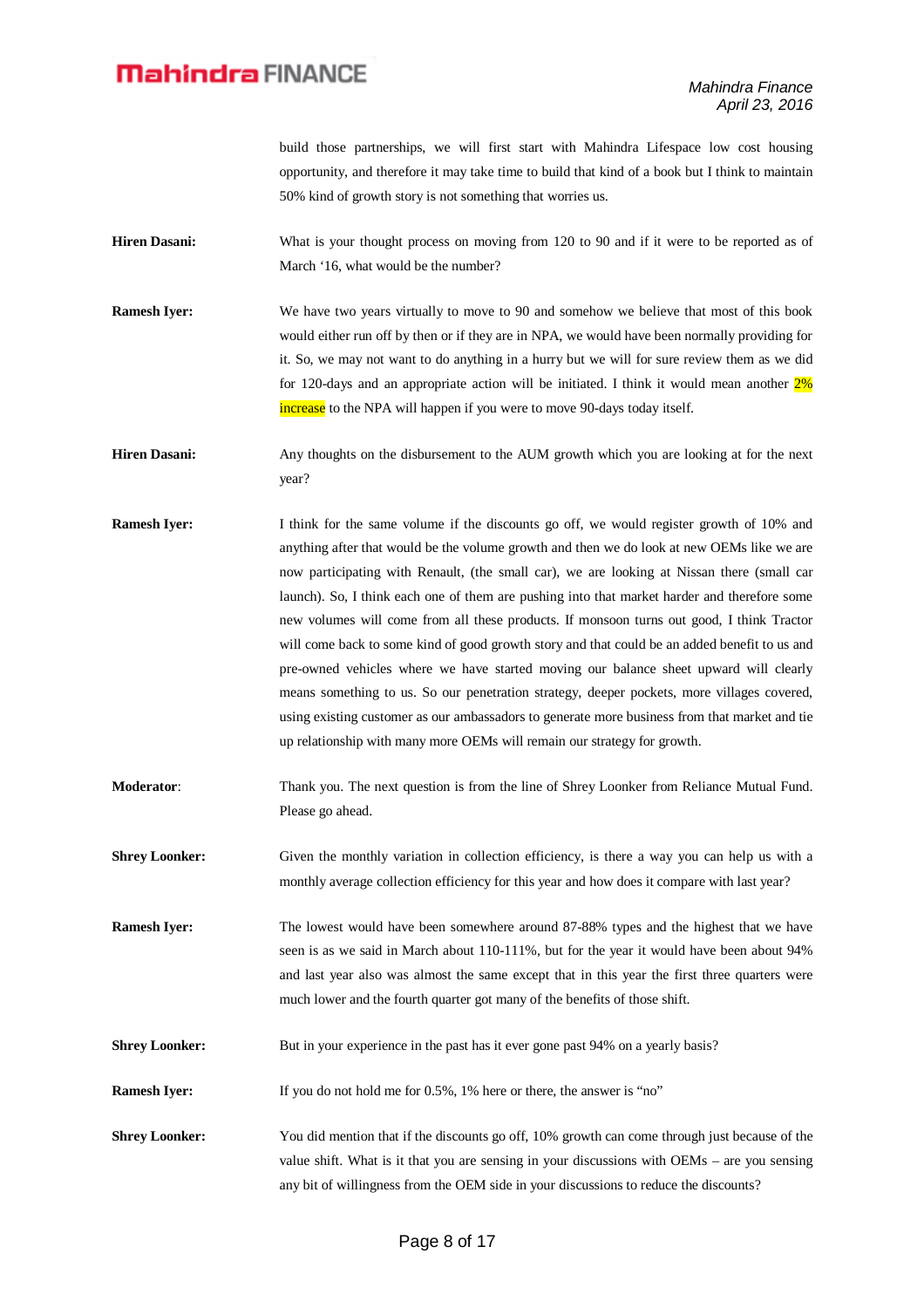- **Ramesh Iyer:** This is purely my personal interactive understanding; the answer is "no." Because the product level competition is still very high. The discounts are not necessarily today an outcome of inventory level, I think discounts today are to some extent an outcome of competition at product level.
- **Shrey Loonker:** The Four Wheeler market of rural, can you just offer your comments as to what is it growing at industry level assuming you retain a market share, the answer is growth rate will be for you as well?
- **Ramesh Iyer:** Let us take Mahindra and Maruti as two representatives who do large numbers in rural. I think the growth rates are not really exciting numbers, they are either flat, some of the products have registered some degrowth and some new launches have triggered growth and therefore it is between 2-3% type, so it is not really something very-very high. So that is why I am saying we have maintained market share and some new product that got introduced, has got us some volume and pre-owned vehicles. That is why the growth is only about 8% types in disbursement.
- **Moderator**: Thank you. The next question is from the line of Karthik Chellappa from Buena Vista Fund Management. Please go ahead.
- **Karthik Chellappa:** Just two questions from my side; firstly, on the improvement in the collection efficiency, if we look at three of those states especially Assam, Kerala and TN which are actually going into elections, anecdotally, has there been any help or aid from the cash circulation in the economy because it seems that the cash circulation has actually been higher than normal? Related to that, what is your outlook or feel for the first half which is basically the pre-monsoon season as far as asset quality is concerned, do you think that you can probably keep the collection efficiency momentum going or should we continue to see some kind of volatility in the first half, there is some slippage and then subject to a good monsoon we see some improvement in the second half?
- **Ramesh Iver:** Let me start from the reverse; the second part is we definitely feel that this business will have volatility and this is not just this year or last two years, last 20-years if you see the first two quarters will always be elevated level of NPA and then it starts climbing down as harvest comes in, festival, wedding and then the second crop comes in January and things start happening. The first half is always very volatile because of extreme climatic conditions, be it summer, be it monsoon, and economic activities level remain muted. So it will be not right for us to say, "No, it will stabilize, it will not." Added to that, the conditions of the market has resulted into higher level of or higher degree of volatility. In as far as the states where improvements and some of the states that you mentioned are concerned, I would just state that there are few activities that we have witnessed which improved cash flows, like Tamil Nadu, after the Pongal, the harvest of paddy was good and they have been sold little faster than they would have normally been sold in the past and therefore the cash flows have come much quicker into this quarter, sometimes one waits for a better price, for a little longer and that could be a trigger of, can we get as much money as we can if we sell now. As far as Assam is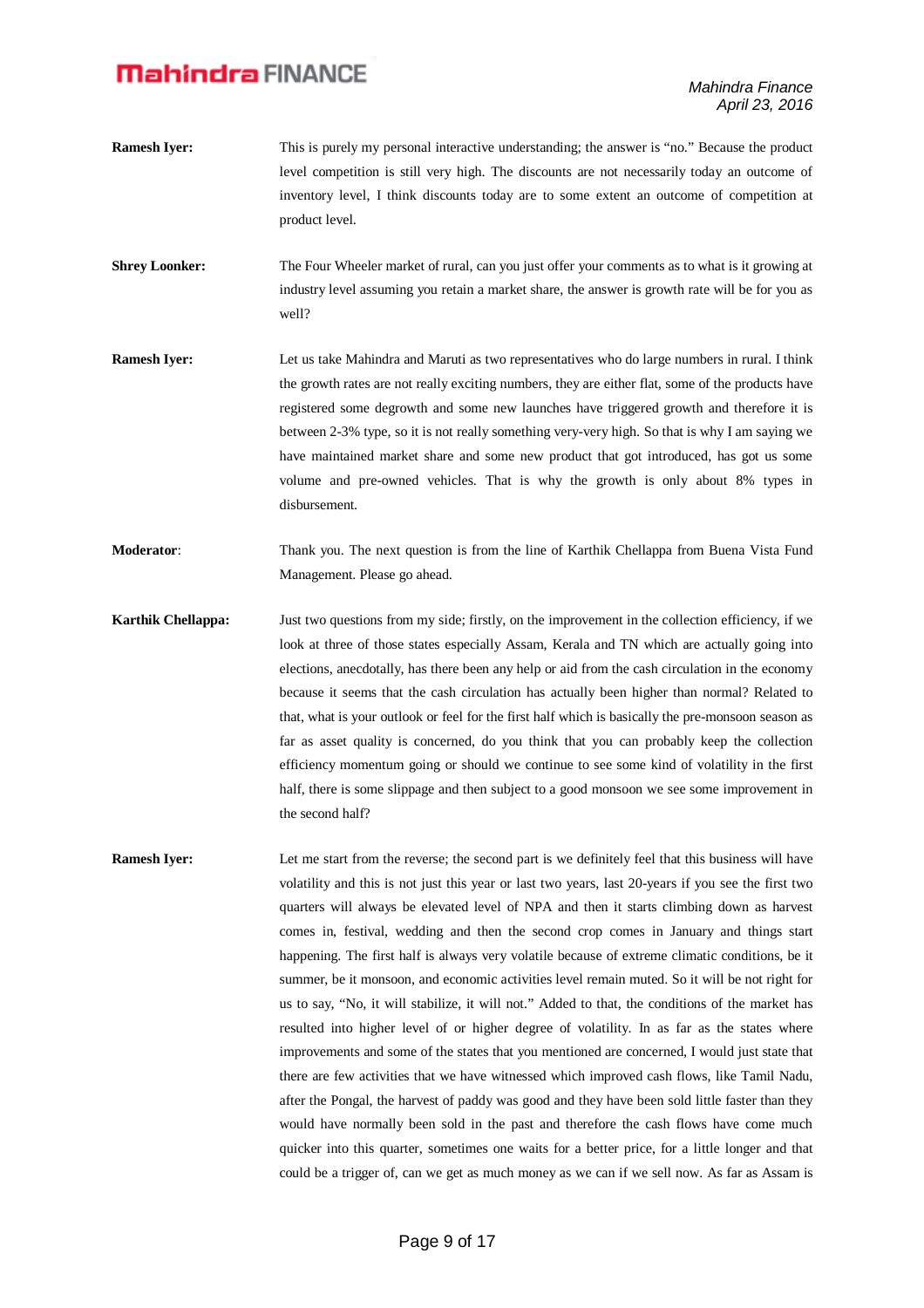concerned, again, to the extent that we have understood the reasons for cash flow, the coal that was already excavated in the last 8-10-months, got transported now with some approvals and therefore the cash flow moved into that market and that got us this money. So far as Kerala is concerned…we have said this in the past, we have triggered a very strong combination of legal and police help as well as our local team working together with a set of customers that we identified and then negotiated with them and some of them pre-closured, some of them surrendered the vehicles, some of them settled the loan. That is what has improved as far as Kerala is concerned. The reasons for this could be any and many but what we did are these two or three things and our local presence through branch network there is, I would think fundamentally, one of the strong reasons that when you see some improvement or opportunity in the market when cash comes in, our ability to reach out to customer with speed and get the benefit of it is what has resulted in better outcome and I think that will remain our strategy and strength.

- **Karthik Chellappa:** One of the Tractor OEMs have actually highlighted that the south is seeing a strong recovery in Tractor growth; they are talking about 20% growth in the south for four straight months now including January. Is that something anecdotally that you see on the ground and does this lend confidence that probably things are improving at the ground level?
- **Ramesh Iyer:** If you look at south, out of four states, Kerala does not buy Tractors, so leave them off, look at Tamil Nadu and Andhra; Tamil Nadu was a degrowing state and Andhra because of the infrastructure story, a lot of contracting segment is buying Tractor and not necessarily only the farm segment. So therefore definitely Andhra, the answer is yes, we have registered growth and we have got the benefit of it, similarly, in Tamil Nadu, at least in our experience after two years plus of Pongal, this is the first time that we saw Tractor growth return to that market. Good monsoon has what has triggered sentiments and people have reached out to buy Tractors and we did see improvement also in Tamil Nadu as far as Tractor is concerned, we still do not see Karnataka registering growth. So from South, Tamil Nadu and Andhra is definitely in the growth path and we have also seen that and have been benefited.

**Karthik Chellappa:** Just two data points; can I have the number of NPL customers this quarter?

**Ramesh Iyer:** As of 31<sup>st</sup> March it is about Rs.1,09,000 including 5,000 repossessed vehicles, but you must know this is on the basis of 120-days and therefore another 10,000-15,000 customers would have got added because of moving it from 150 to 120-days.

- **Karthik Chellappa:** Sir, you have also mentioned in your footnote that the impact of the additional provision of moving to the 120-days about 555 million, although you have mentioned that this quarter the amount is insignificant, can you share the exact amount this quarter?
- **Ramesh Iyer:** Insignificant would mean Rs.5-10 crores or maybe lower than that I think, because what would have happened is when we have already provided and if we have recovered enough from these cases, then the provision required to make would have been very-very insignificant. So you can virtually treat it as nil, if you so desire.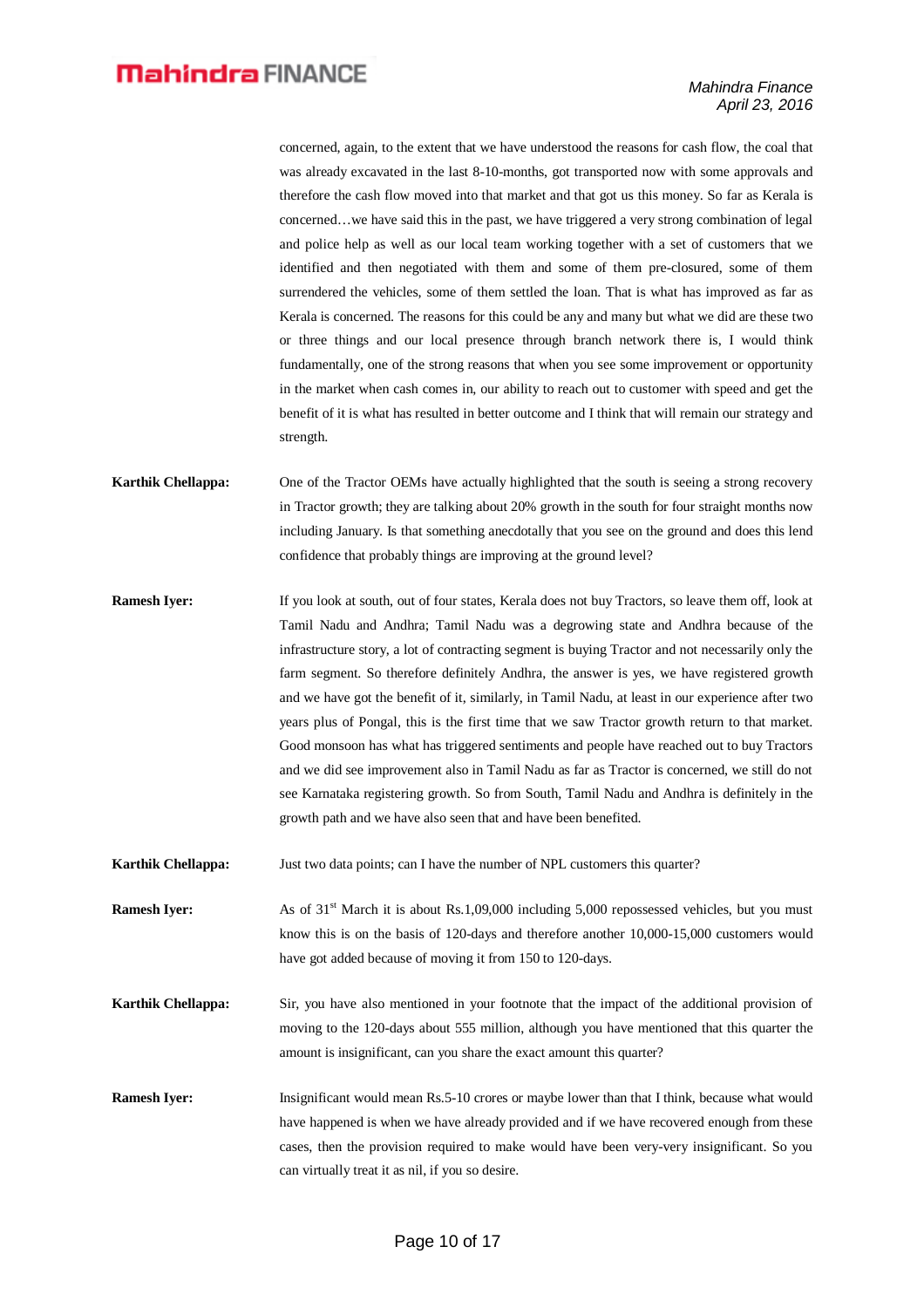- **Moderator**: Thank you. The next question is from the line of Deepak Agarwal from Axis Mutual Fund. Please go ahead.
- **Deepak Agarwal:** I was speaking to some large private bank and what they are saying is because of the recent schemes by Government of India wherein the large part of the subsidies are getting credited to the bank accounts plus the crop insurance schemes, many of the rural customers have become far more bankable for these banks. So, in a way does this create issues for our growth if banks are looking at it in a far bigger way now?
- **Ramesh Iyer:** Answer is yes, but we are not in those products which the banks are looking at from these customers, they are all crop loan and fertilizer loan, those kind of small loan customers, they are virtually personal loan type customers who otherwise took loan from money lenders or someone else. Because of these transactions now they become bankable for 20,000, 50,000, they are not tractor loan customers or buying customers, bringing 2-2.5 lakhs as margin money. I do not think yet this is the new competition arising because they have become bankable for small loans.
- **Moderator**: Thank you. The next question is from the line of Jagdish Balu from IFMR Capital. Please go ahead.
- **Jagdish Balu:** Just one question on your securitization policy. So what percentage is off balance sheet and how much do you do through DA and how much is through PTC?
- **Management:** Presently, we are having around 6% of our portfolio off balance sheet and almost 80% is through securitization route. So direct assignment route, post the new guidelines have been reduced. Presently, most of our deals we are doing through securitization route.
- **Moderator**: Thank you. The next question is from the line of Sarvesh Gupta from Trivantage Capital. Please go ahead.
- **Sarvesh Gupta:** Sir, I wanted to understand the movement in revenue and finance cost. So for this quarter your revenues have gone up by 15% while finance cost has been flat. So can you explain that? B) What is the percentage of floating loans in your portfolio if any?
- **Management:** Mainly that is revenue growth to a large extent in the last quarter has come out because the disbursement growth is not so much because we explained that is in high single digit, it is due to income reversal. What is happening is in the fourth quarter because we have collected large NPA, the income which was not recognized on those contracts have been recognized now. It is not out of price disbursement the revenue growth, so there is no corresponding borrowing, hence interest costs have not gone up and income has gone up. Second, interest cost also slightly come down in a very marginal way for the incremental loan. So these are the two reasons why interest has not gone up as much as the revenue.
- **Sarvesh Gupta:** Sir, what is the percentage of floating loans in your portfolio from the asset side?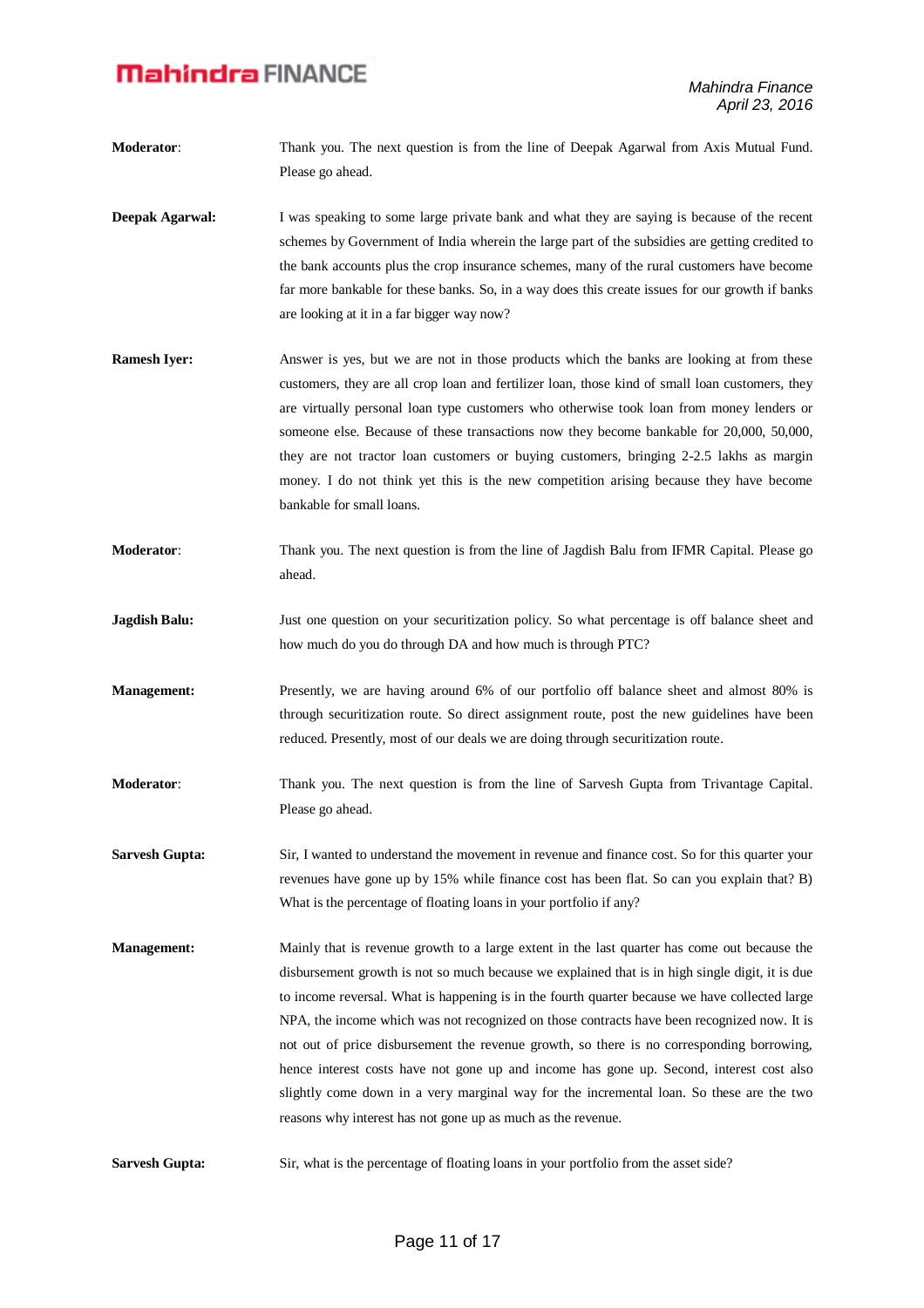| <b>Management:</b>    | Virtually hardly any.                                                                                                                                                                                                                                                                                                                                                                                                                                                                                                                                                                                                                                                                                                                                                                                                                                                                                                                                                                                                                                                                                                                                                                                                                                                                                                                                      |
|-----------------------|------------------------------------------------------------------------------------------------------------------------------------------------------------------------------------------------------------------------------------------------------------------------------------------------------------------------------------------------------------------------------------------------------------------------------------------------------------------------------------------------------------------------------------------------------------------------------------------------------------------------------------------------------------------------------------------------------------------------------------------------------------------------------------------------------------------------------------------------------------------------------------------------------------------------------------------------------------------------------------------------------------------------------------------------------------------------------------------------------------------------------------------------------------------------------------------------------------------------------------------------------------------------------------------------------------------------------------------------------------|
| <b>Sarvesh Gupta:</b> | So sir, going forward can we expect a major movement in NIIs because your cost of borrowing<br>is expected to keep on falling as the repo rates fall?                                                                                                                                                                                                                                                                                                                                                                                                                                                                                                                                                                                                                                                                                                                                                                                                                                                                                                                                                                                                                                                                                                                                                                                                      |
| <b>Ramesh Iyer:</b>   | I think major maybe very <b>(Inaudible)</b> $37:22$ but yes, definitely to the extent the borrowing cost<br>comes down, we can confirm that we may not necessarily have to pass it to the customer<br>immediately.                                                                                                                                                                                                                                                                                                                                                                                                                                                                                                                                                                                                                                                                                                                                                                                                                                                                                                                                                                                                                                                                                                                                         |
| <b>Sarvesh Gupta:</b> | So given the competition, do you think that there is very less possibility of passing on these<br>benefits to the customer?                                                                                                                                                                                                                                                                                                                                                                                                                                                                                                                                                                                                                                                                                                                                                                                                                                                                                                                                                                                                                                                                                                                                                                                                                                |
| <b>Ramesh Iyer:</b>   | I must tell you very clearly, that less growth of asset or any kind of margin pressure are not out<br>of competition, the less growth of asset is an outcome of low volume in that market and the<br>margins as you look at it is an outcome of product mix change and in the past due to income<br>reversals. So I do not think in the last one year or maybe even 18-months we have to ever<br>resort to a big drop in lending rates to get some business.                                                                                                                                                                                                                                                                                                                                                                                                                                                                                                                                                                                                                                                                                                                                                                                                                                                                                               |
| Moderator:            | Thank you. The next question is from the line of Jinay Gala from Florintree. Please go ahead.                                                                                                                                                                                                                                                                                                                                                                                                                                                                                                                                                                                                                                                                                                                                                                                                                                                                                                                                                                                                                                                                                                                                                                                                                                                              |
| <b>Jinay Gala:</b>    | Sir, can I know the amount of income reversal in Q4?                                                                                                                                                                                                                                                                                                                                                                                                                                                                                                                                                                                                                                                                                                                                                                                                                                                                                                                                                                                                                                                                                                                                                                                                                                                                                                       |
| <b>Management:</b>    | Rs.83 crores writeback because of the NPA recovery                                                                                                                                                                                                                                                                                                                                                                                                                                                                                                                                                                                                                                                                                                                                                                                                                                                                                                                                                                                                                                                                                                                                                                                                                                                                                                         |
| Moderator:            | Thank you. The next question is from the line of Adarsh from Nomura. Please go ahead.                                                                                                                                                                                                                                                                                                                                                                                                                                                                                                                                                                                                                                                                                                                                                                                                                                                                                                                                                                                                                                                                                                                                                                                                                                                                      |
| Adarsh:               | Sir, wanted to check that, just take a more like 2-3-year view in terms of growth, what do you<br>see because when you go back to the previous time before these two monsoon disappointments<br>we have grown fairly fast but I think at that time, the size, penetration would have been a lot<br>lower. So I am just trying to get a sense of what do you think would be a realistic expectation?                                                                                                                                                                                                                                                                                                                                                                                                                                                                                                                                                                                                                                                                                                                                                                                                                                                                                                                                                        |
| <b>Ramesh Iyer:</b>   | Let us look at two things; one is currently rural has been degrowing from an OEM perspective,<br>even if they reach a normal level, they go up from degrowth, they have not yet registering<br>growth but at least they come to a zero level, which is if Tractor is degrowing at 8-10%, they<br>become normal, if cars are degrowing at some percentage, they become normal and if the<br>discounts which are currently anywhere between 8-12% depending on different products. Just<br>these two things happen, if we maintain our market share, I think we can register a growth of<br>anywhere between 10-12-13% types without doing anything. Then comes what are the new<br>products that get launched in that market, is it Nissan, is it Renault, is it Toyota, are they<br>penetrating that market and is there a volume coming in, I think we would be an early<br>beneficiary of that. Then the third aspect of how quickly do we get into pre-owned vehicle<br>growth story and how quickly we get into Commercial Vehicles/ Small Construction<br>Equipment. If just these three or four things, we do, I think 15-16% type growth and I am not<br>forecasting that our Commercial Vehicles Construction Equipment can be a big market share<br>for us, we are a very late entrant and rural may not be a large market for these products. So |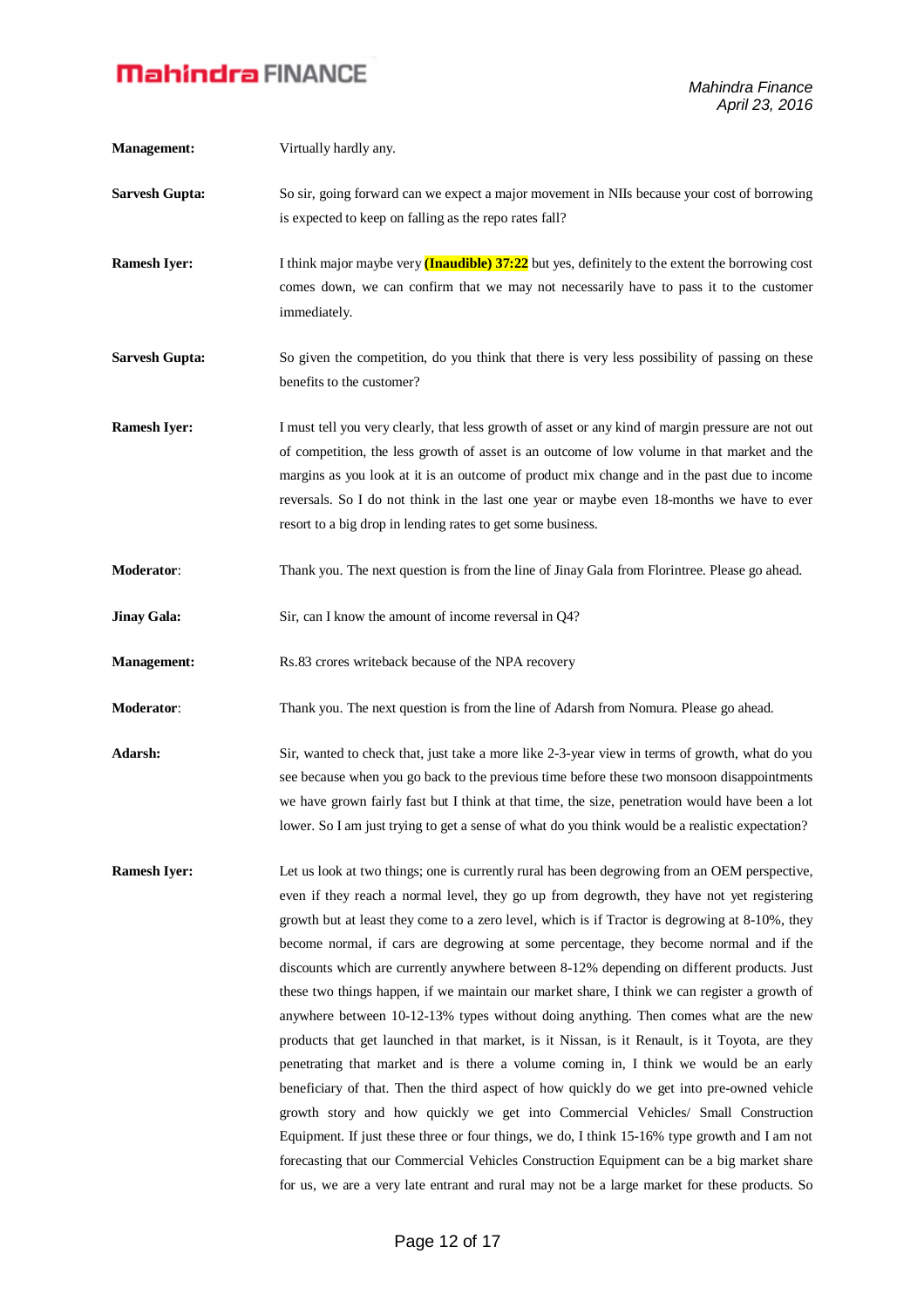|                     | about 3-5% market share, if we focus, we can reach that 15-17% kind of a growth story. Then<br>comes volume increase because the market conditions improving and if there are price<br>increases happening when the market conditions improve, which is the time we will possibly<br>go back to our old type growth of 20-25%. So please, sequentially only look at three steps that<br>first, the degrowth stops and they at least become flat, the discounts stops, we get into new<br>products and pre-owned vehicles and then the benefit of increased or improved volumes and<br>discounts vanishing. So if you look at these three or four steps to get back to the 20-25%<br>growth, it is possible even when the size is large because then we are talking of a large pool of<br>products and the deeper penetration also by OEMs.                                                                                                                                                                                                                                                                                                                                                                              |
|---------------------|-------------------------------------------------------------------------------------------------------------------------------------------------------------------------------------------------------------------------------------------------------------------------------------------------------------------------------------------------------------------------------------------------------------------------------------------------------------------------------------------------------------------------------------------------------------------------------------------------------------------------------------------------------------------------------------------------------------------------------------------------------------------------------------------------------------------------------------------------------------------------------------------------------------------------------------------------------------------------------------------------------------------------------------------------------------------------------------------------------------------------------------------------------------------------------------------------------------------------|
| Adarsh:             | Just going to 2010 again, would you say how much would have your penetration of financing<br>the rural segment change since then because I am just trying to understand whether can your<br>market share there increase or now it will be more stagnant there?                                                                                                                                                                                                                                                                                                                                                                                                                                                                                                                                                                                                                                                                                                                                                                                                                                                                                                                                                          |
| <b>Ramesh Iyer:</b> | If you are going to stay put where you are it would not increase because the volumes itself<br>would not justify increased market share. But if that is the strength of our penetration that is we<br>go more deeper, we are today in 2,60,000 villages only and we have an internalized strategy<br>for adding another 100,000 villages in the next 18-months plus. So, in those 100,000 villages I<br>am not there, I will at least get one vehicle, two vehicles to finance if not more even if<br>everybody is there. That is how we will have to grow. The second is our existing 4 million<br>customers who will mature over a period of next two or three years when they try to sell their<br>vehicles, they will buy a new vehicle and we will also get financing of the vehicle that they sell<br>which is the story of the pre-owned vehicles comes into play in a big way. So existing<br>customer has a base and using them for generating more business as well as generating<br>business for them itself is one story. Deeper penetration into more villages is the other growth<br>story. In existing villages of our taking the current OEM who have not reached those villages<br>is the third story. |
| <b>Adarsh:</b>      | We have a pretty strong growth in OPEX and we are more closer to like 2.9% on OPEX. How<br>do you see that number – will we remain here and because of growth can this number go down<br>or?                                                                                                                                                                                                                                                                                                                                                                                                                                                                                                                                                                                                                                                                                                                                                                                                                                                                                                                                                                                                                            |
| <b>Ramesh Iyer:</b> | Go down, has a little less chance because the common expenses are only zonal and head office<br>expenses, most of it otherwise at regional branch level is a variable to volume and therefore we<br>have always said anywhere from 2.8-2.9 to 3.15, 3.2 types will be the range with which we<br>will be.                                                                                                                                                                                                                                                                                                                                                                                                                                                                                                                                                                                                                                                                                                                                                                                                                                                                                                               |
| Adarsh:             | You are probably operating at the lower end of that band now?                                                                                                                                                                                                                                                                                                                                                                                                                                                                                                                                                                                                                                                                                                                                                                                                                                                                                                                                                                                                                                                                                                                                                           |
| <b>Ramesh Iyer:</b> | Should think so, maybe another 10 basis points here or there but it is not significant to speak<br>about.                                                                                                                                                                                                                                                                                                                                                                                                                                                                                                                                                                                                                                                                                                                                                                                                                                                                                                                                                                                                                                                                                                               |
| Moderator:          | Thank you. The next question is from the line of Rahul Ranade from Goldman Sachs Asset<br>Management. Please go ahead.                                                                                                                                                                                                                                                                                                                                                                                                                                                                                                                                                                                                                                                                                                                                                                                                                                                                                                                                                                                                                                                                                                  |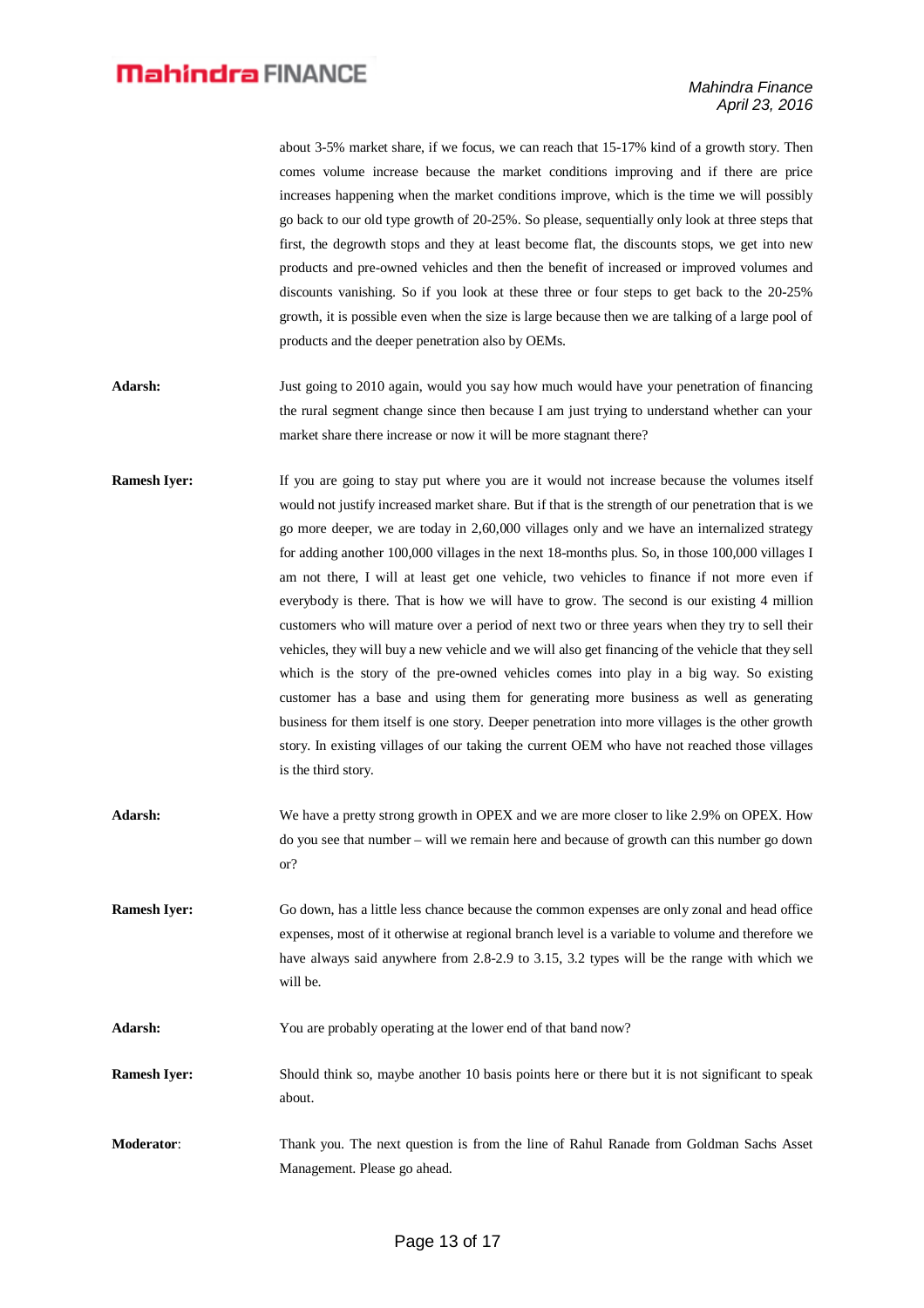- **Rahul Ranade:** I was looking at the employee cost, quarter-over-quarter seems to have increased. Is that more a function of collection incentives being paid?
- **Ramesh Iver:** It could be plus some employees we have added; I think about 300-odd employees would have come somewhere in December to sustain this.
- **Management:** The new bonus act has been amended where we have added about Rs.11 crores, this is the onetime this quarter, that is one thing which was not there, this will not be repeated because we will have to restructure our complete compensation, etc., so that work has to go on, but nevertheless there is a stay in the court for this payment, but we have provided a matter of abundant caution, no P&L, but then payment will be subject to court vacating the stay.
- **Moderator:** Thank you. The next question is from the line of Manish Ostwal from Nirmal Bang Securities. Please go ahead.
- **Manish Ostwal:** In last call we commented that the semi-urban and rural markets is yet to recover. Any kind of significant improvement in the market? You hinted some signals for that. So, like reduction in OEM discount or other things, from that quarter to this quarter, what are the improvement in those signals, could you throw some light on that?
- **Ramesh Iyer:** As I just said, I do not think we have seen any significant improvement in the discounts vanishing from the market and it is not necessarily because inventory levels are high, no, it is also because the product competition levels are high. So therefore, the discounts do continue to be there in this market, they have not yet vanished.
- **Manish Ostwal:** This provision increase because of NPA hedging you said that time even the asset quality stabilize at this level, then the provision to P&L will increase on the hedging of the portfolio. So how do you see that thing to pan out in the next couple of quarters?
- **Ramesh Iyer:** As we just said, normally, first and second quarters are low economic activity quarters, monsoon will settle, but it is historic, nothing to do just with this quarter, so you would see some elevation that will happen, but if the monsoon turns out to be positive and if the harvest therefore turns out good, one would also see corrections happening from third and fourth quarters types.
- **Manish Ostwal:** This MSME space opportunity, what size we are looking in terms of building a loan book in the next couple of years?
- **Ramesh Iyer:** I think we have said in a 5-year kind of a space, we would like to get to a book size of about Rs.10,000-12,000 crores. But we would not very aggressive in that of going and lending SME to an unknown segment or an industry. We have chosen Auto, Farm, Engineering as the three segments where we have the players like Mahindra, Tata, Maruti, with whom we have relationships, are participating and therefore, we will try and understand and control the cash flows through the OEMs in some form with whom we have a sales relationship.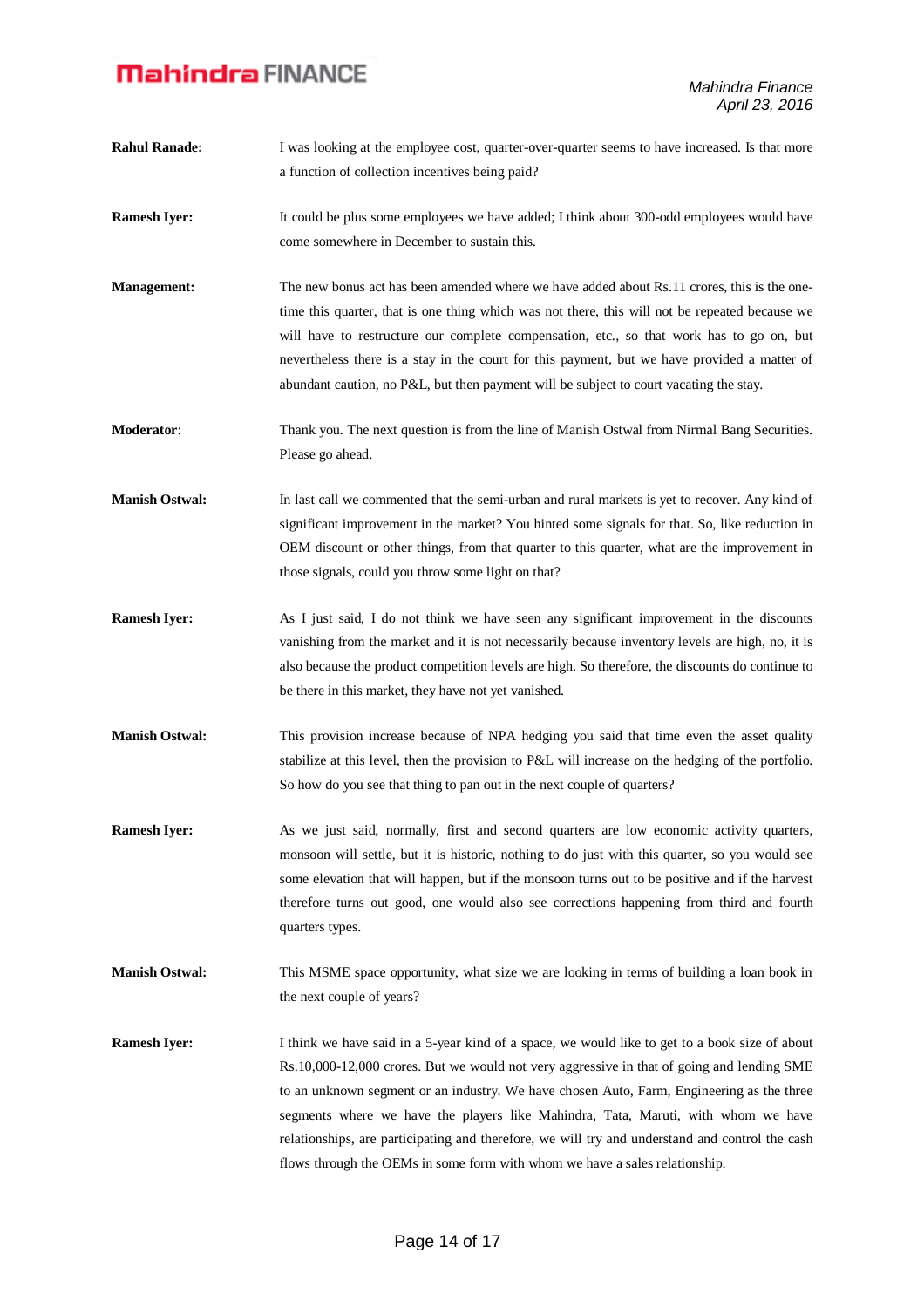**Moderator**: Thank you. The next question is from the line of Pankaj Agarwal from Ambit Capital. Please go ahead. **Pankaj Agarwal:** Sir, if I look at your disbursement numbers, it seems like there is a sharp drop between third quarter to fourth quarter if I am reading the numbers right. The reason I am saying that if I look at the third quarter numbers, the YoY growth was closer to around 18-19%, but if I am looking at the fourth quarter it is looking like there is a degrowth in disbursements. **Ramesh Iver:** That is because last year's fourth quarter numbers were also good but third quarter was a very active festive season and every OEM was under pressure in the first two quarters to really program themselves to sell as much more as they can. So if you look at OEM numbers like Maruti, etc., everybody was on a good double-digit growth story. **Pankaj Agarwal:** So you are saying third quarter was kind of one-off? **Ramesh Iyer:** Look at the fourth quarter, all the OEMs have also started talking of flat or minimal growth of 2, 3%. **Management:** Plus, this time fourth quarter, that decent band, everything came and budget did not have any fireworks, in fact, budget down by 5% extra tax they have brought in. So this time the fourth quarter normally supposedly that budget will be there but unfortunately this time budget is made. **Pankaj Agarwal:** My second question was around you are talking about monsoon but do you think the increased government spend will also play a role in rural? **Ramesh Iyer:** It should, in the budget they have talked about roads to rural, they have talked about irrigation projects, etc., definitely these all will have roles to play and I think we are also seeing at the state government levels actions in some of the states where there are projects already commenced, today, every little action will lead to some positivity. **Pankaj Agarwal:** It has to be a combination of both, right? **Ramesh Iyer:** Yes, of course. **Pankaj Agarwal:** In terms of your funding cost, blended cost of funds and incremental cost of funds at this point of time? **Management:** Presently, our weighted average cost of fund is around 9.5%. **Pankaj Agarwal:** Incrementally, at what rate you are? **Management:** Different products will have different funding cost, but by and large if you see bond market will be in the band of 8.5-8.7 and bank market is based on base rate, so effectively most of the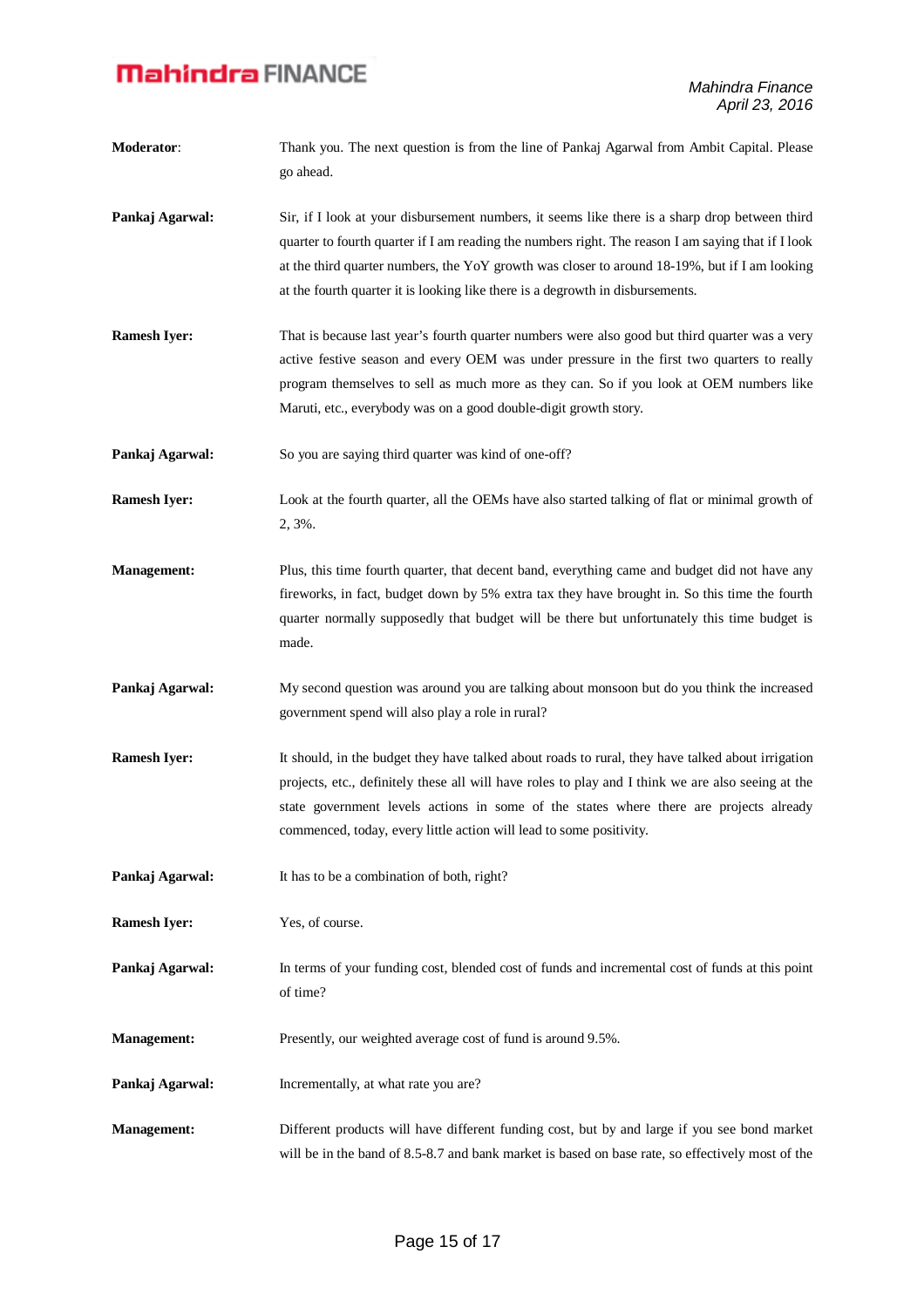bank base rate is in the band of 9.3 to 9.5. So that is where the blended mix you will have to derive.

- **Pankaj Agarwal:** Addressing for the rate cycle, how the pricing will be having in different products, is there increased competition or pricing is still good?
- **Ramesh Iyer:** At least at this stage where dealers and OEMs are offering enough, there is no pressure on the pricing at least last about 1-1.5-years, there has been no demand for price to come down. Yes, there could be programs that would be run supported by OEM to bring down price but demanded by the OEMs non-participative price reduction is not there.

**Moderator**: Thank you. The next question is from the line of Amit Premchandani from UTI Mutual Fund. Please go ahead.

**Amit Premchandani:** In terms of repossession related activity, can you guide us it will continue next year or we may see a pause now and if it is going to continue can we expect further reduction in NPL because of higher repossession?

**Ramesh Iyer:** If you look at our NPL, there is a movement of cash being paid in 65% of our current NPL account. Our effort will always be to make sure that these accounts keep paying and come out of it. But as we see that suppose the movement stops and we have adequately recovered from these accounts and the losses likely are much lower, that is one level of activity where therefore we would try and repossess. The other would be we have seen at least in settlement of about 25% of the cases which were 12 months plus in terms of provisions and those would be definitely repossession or negotiated settlement terminations, etc., So, I think repossession as an activity even in the last 12-months we never stopped. Yes, we choose to go slow in some markets, we choose to go slow in some products depending on the circumstances of the customer and their pay ability and otherwise. Otherwise, if you see the whole year, we have repossessed something like 24,000 vehicles and almost 50% of it would have been repossessed in the last quarter, after we have sufficiently either recovered or provided and therefore gone in for negotiation and settlement. It has to be a very strategic approach and it cannot be a policydriven approach to say repossess all above 3-months, all above 4-months.

**Amit Premchandani:** So sir in this year it was backended. In the next year will it be backended or will the same pace continue that we have seen in the March quarter?

**Ramesh Iver:** I think we will kind of wait and see how the monsoon pan out and how the actions on the ground level for infrastructure pans out. If these two becomes positive, I think repossession will become aggressive from our side on high defaulting customers because if they earn and do not pay we do not want to give them more of that. But if one of the two is hit in some markets, we will go slow in this market and try and recover as much as possible. So, I think I am reclarifying that repossession will be a good support for recovery but that will not be policydriven but it will be strategically-driven.